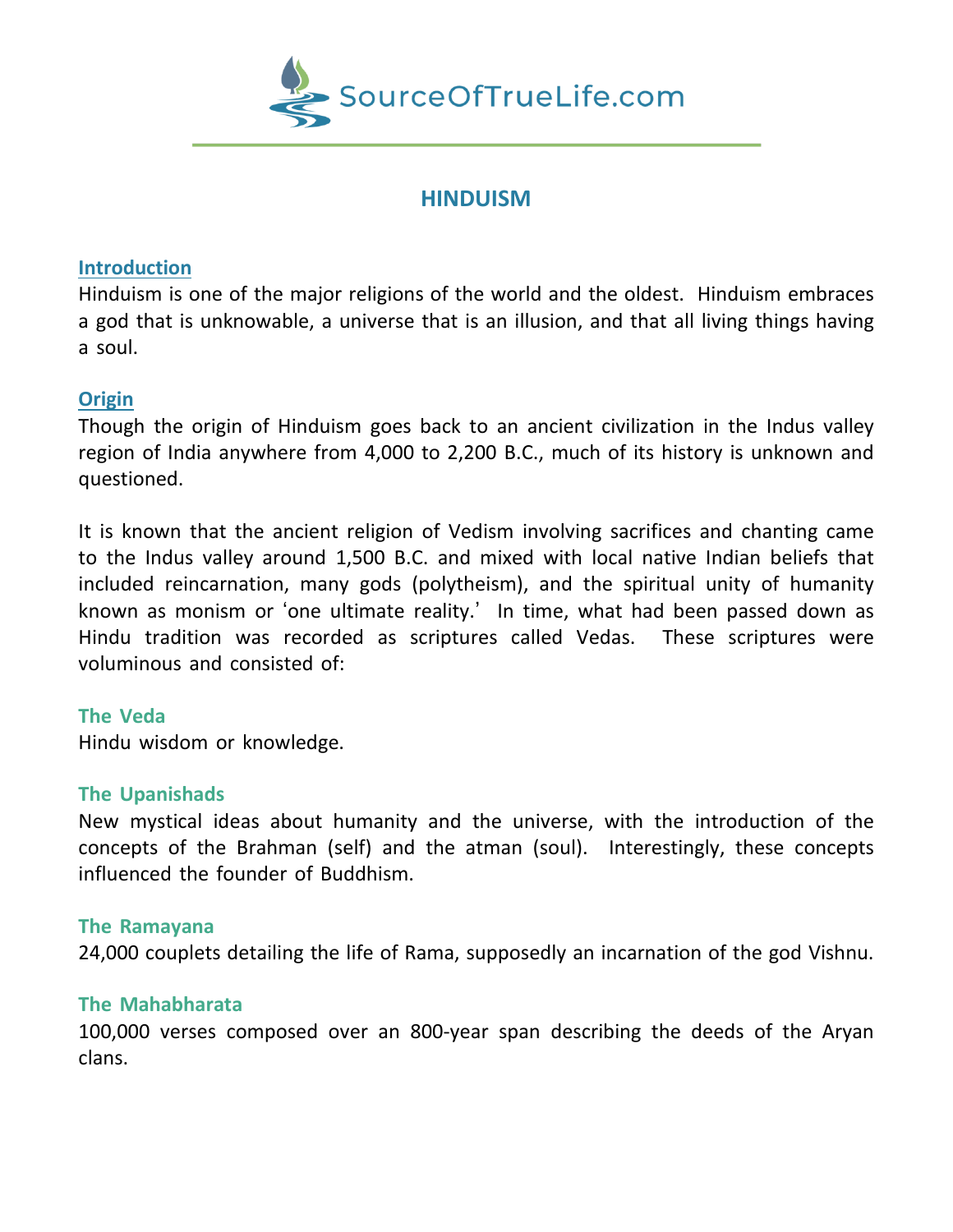#### **The Bhagavad Gita**

This is the most sacred and most read of the Hindu books. Detailing man's duty, that if carried out would bring great sorrow, presents the concept of bhakti, devotion to a particular god as a means of salvation.

# **Main Beliefs**

Hinduism does not have a common belief system, but it does have main concepts that include:

An ultimate, impersonal god (Brahman) believed to be unknowable, as well as 330 million other gods.

There was no divinity that engineered creation but various types of pantheism (belief that all things compose an all-encompassing, immanent god) are embraced. Brahma alone exists and caused an illusion of creation for which there is no beginning or end. There are just endless cycles of creation and destruction.

Each human soul, known as an atman, is a manifestation of Brahman trapped in a physical body. Persons must live repeated lives or reincarnations in order for the soul to be liberated. Freedom from infinite being and self-realization of truth is our goal for existence.

What we are now is a result of our Karma (sin) in the previous life, either good or bad. If we have bad Karma, we will suffer in the present and the future until punished. We should always do good to be happy in the present and future.

There are multiple paths to god achieved by what we eat. Hindus believe that Lord Krishna shared – we become what we eat.

Parents, teachers, and food are next to god, giving us nurture and instilling values.

Lord Vishnu will reincarnate himself to save the earth, destroying evil and preserving good. It is believed that Vishnu has already been reincarnated 9 times and the  $10^{th}$  will come soon.

Destiny is shaped by the time of one's birth (horoscope).

A 'trinity' of Lord Brahma, Lord Vishnu, and Lord Shiva.